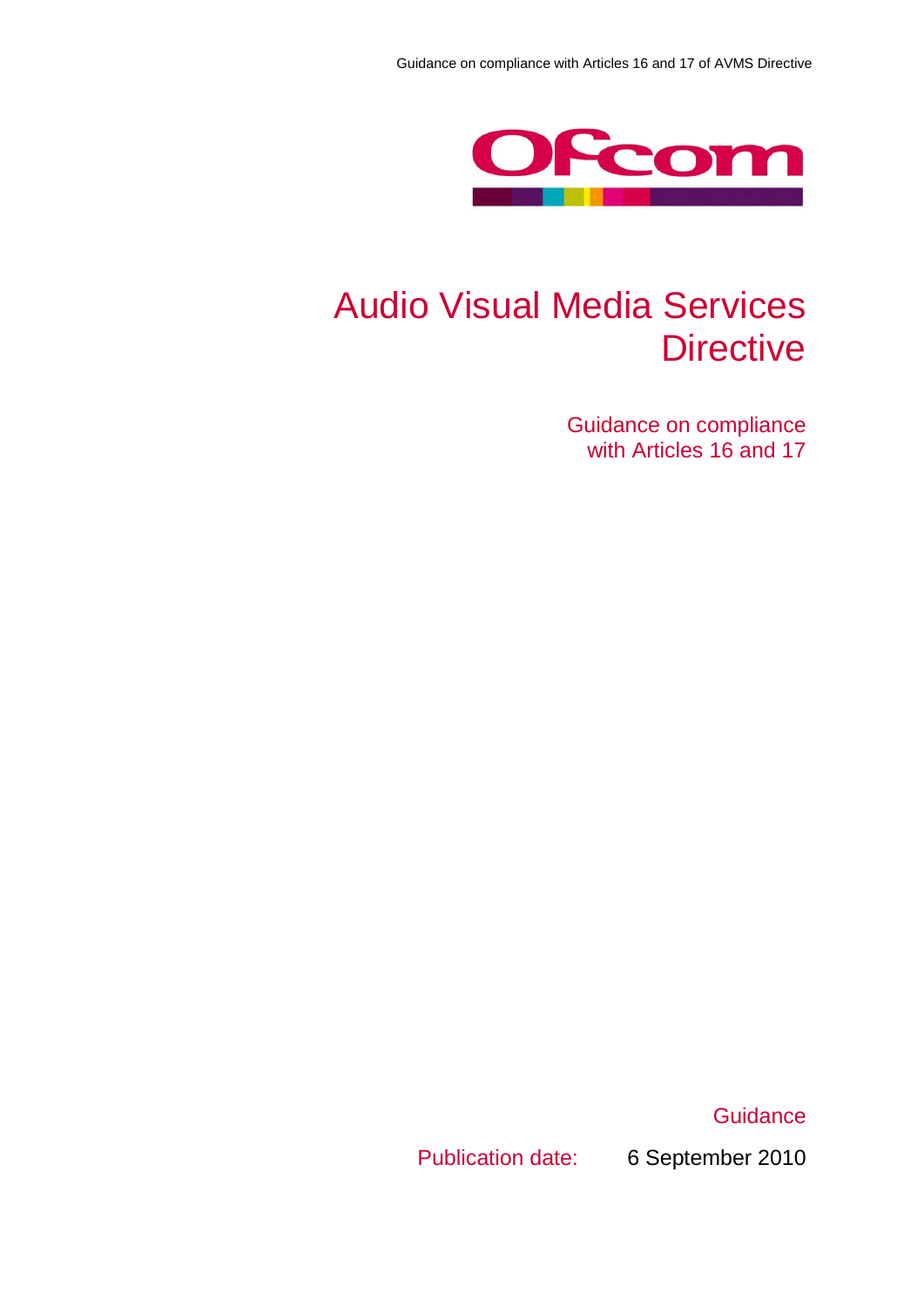# Guidance on compliance with Articles 16 and 17 of the Audio Visual Media Services Directive

[**Note:** this guidance, previously issued in relation to the Television without Frontiers Directive, reflects the amended provisions of the Audio Visual Media Services Directive. References are to the codified version:

[\(http://eur-lex.europa.eu/LexUriServ/LexUriServ.do?uri=OJ:L:2010:095:0001:0024:EN:PDF\)](http://eur-lex.europa.eu/LexUriServ/LexUriServ.do?uri=OJ:L:2010:095:0001:0024:EN:PDF). While article numbers have changed, the only substantive change concerns the definition of European programming, which no longer allows some programmes partly financed from European sources to be counted in proportion to that funding – 6 October 2009]

1. In accordance with the Audio Visual Media Services ('AVMS') Directive, television broadcasters shall ensure that, where practicable, and subject to paragraphs 2 and 3:

a) a majority of their Transmission Time is devoted to European programming;

b) at least 10% of their Transmission Time or programming budget is devoted to European programming created by producers who are independent of broadcasters; and

c) at least 50% of programming included in their Transmission Time in accordance with (b) above is created no less than five years earlier by producers who are independent of broadcasters.

2. The requirements in paragraph 1 shall apply as follows:

a) new channels are required to meet the targets set in paragraph 1 within five years of their launch, and should demonstrate progress towards those targets during the five year transitional period. In cases of doubt, Ofcom will determine whether a channel is a new channel or the continuation of a previous channel; and

b) television broadcasters who consider that it would not be practicable to meet one or more of the targets set out in paragraph 1 should explain why to Ofcom, which will advise whether any remedial measures are necessary.

3. Television channels that:

a) are not receivable in the European Union;

b) comprise programming broadcast in a language other than a language of the European Union;

c) serve a local or regional audience, and do not form part of a national network; or d) are comprised wholly of news or sports event programming, games, teletext services or teleshopping, are exempt from the requirements of paragraph 1.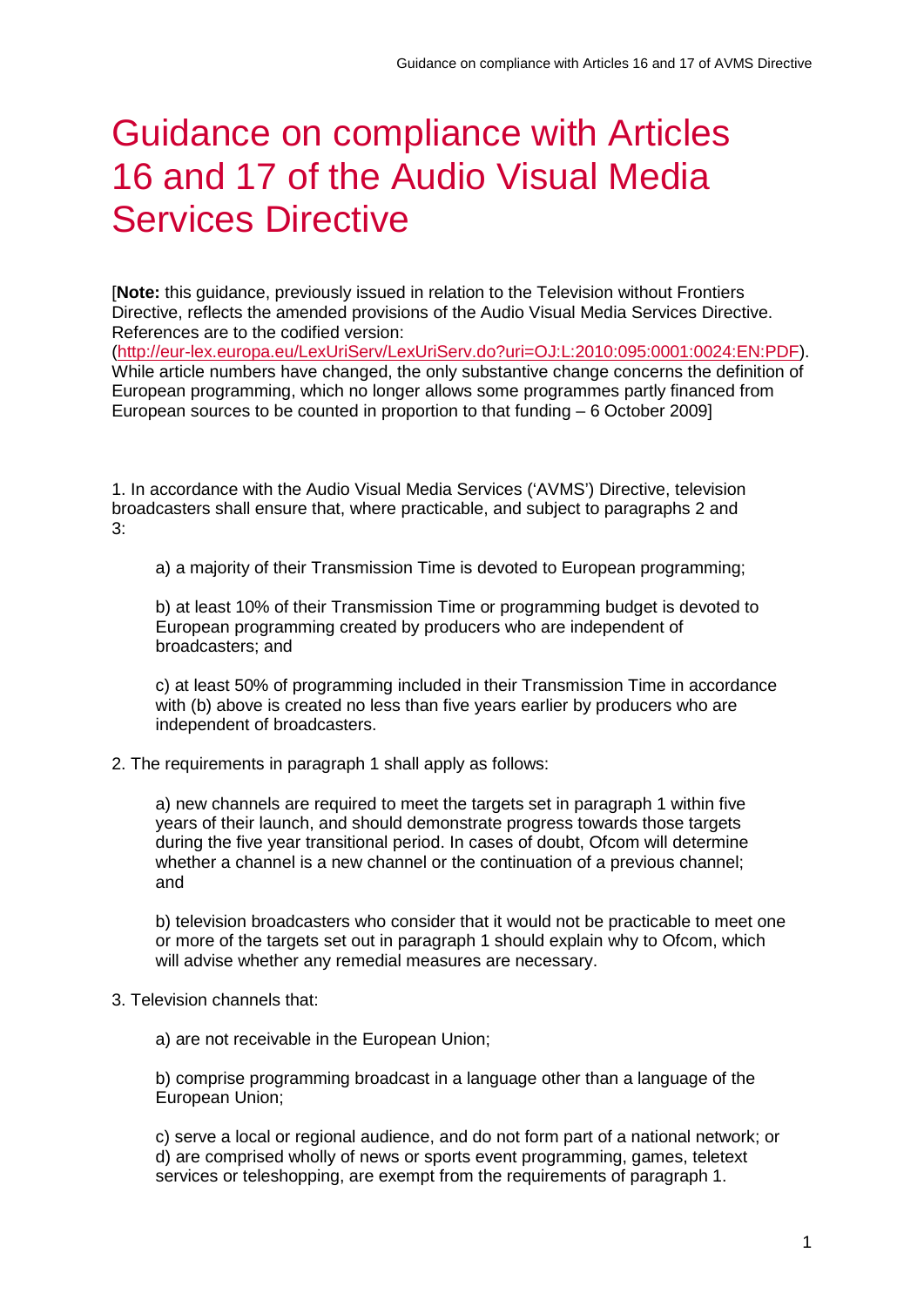### **Reports**

4. To enable the United Kingdom to fulfil its reporting obligations under AVMS Directive, television broadcasters must report to Ofcom, as part of the annual return:

a) the performance of each channel in relation to the targets set out in paragraph 1;

b) the reasons for the failure to achieve any of the targets set out in paragraph 1, and the remedial measures they are undertaking; and

c) the grounds for any exemption they are claiming for any channel from the requirements set out in paragraph 1.

5. The format of the reports required will be set out in guidance on the annual return.

### **Definitions**

**'Television broadcasters'** means television broadcasters licensed in the United Kingdom and the BBC.

**'European programming'** has the meaning attributed to 'European works' in Article 1 of the AVMS Directive. This includes:

a) works originating in European Union Member States;

b) works originating from European third States party to the European Convention on Transfrontier Television of the Council of Europe; and

c) works co-produced within the framework of agreements related to the audiovisual sector concluded between the Community and third countries and fulfilling the conditions defined in each of those agreements.

#### Notes:

The works referred to in paragraphs (a) and (b) above are works mainly made with authors and workers residing in one or more States referred to in those paragraphs provided that they comply with one of the following three conditions:

i) they are made by one or more producers established in one or more of those States; or

ii) the production of the works is supervised and actually controlled by one or more producers established in one or more of those States; or

iii) the contribution of co-producers of those States to the total co-production costs is preponderant and the co-production is not controlled by one or more producers established outside those States.

The works referred to in paragraph (c) are works made exclusively or in coproduction with producers established in one or more Member States by producers established in one or more European third countries with which the Community has concluded agreements relating to the audiovisual sector, if those works are mainly made with authors and workers residing in one or more European States.